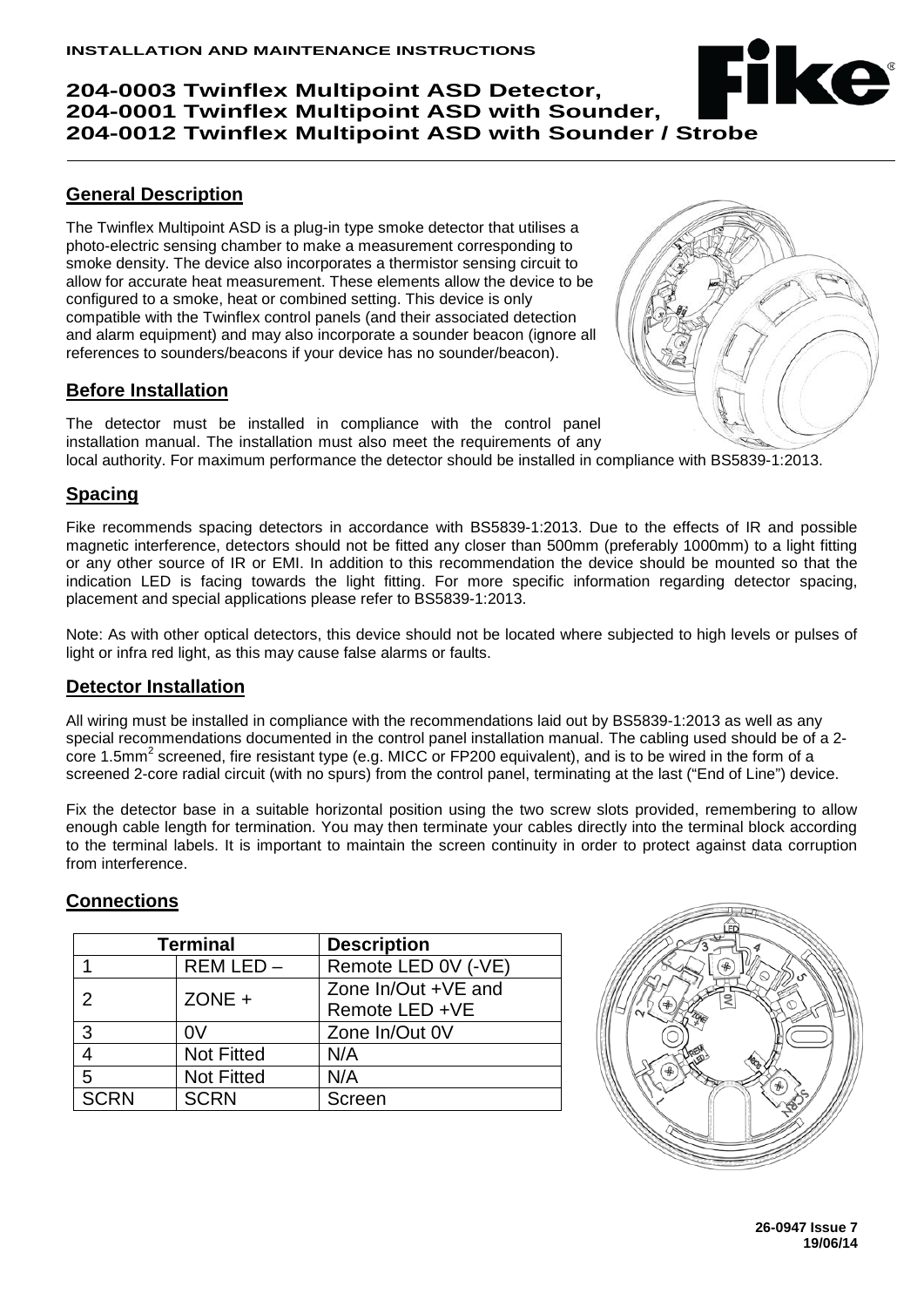

Twinflex Multipoint ASD Detectors can be mixed on the same zone as other types of Twinflex device (e.g. Twinflex Call-points and earlier detectors). If mixed with earlier detectors, the zone must be set to 'CP/DET' and not 'CP/SM/HT'. The above diagram shows how to make the zone positive, zone negative and screen connections between the control panel and Twinflex Multipoint ASD Detectors. Refer to the instruction leaflets supplied with other Twinflex devices for their equivalent wiring/terminal labelling details.

Please note that the SCRN terminal on the detector bases should only be connected to the zone cable screen and NOT to the building earth. The cable screen is connected to earth at the panel end only, via the zone "SCRN" terminal (or EARTH terminal on the Twinflex V3 2/4/8 Zone panels). It is important to maintain the screen continuity in order to protect against data corruption from interference.

Please remember that all high voltage testing must be carried out before the installation of the base or electronics, as this will cause damage (small electronics module is also present in base). Once all testing has been carried out on the cabling and 'continuity & integrity' has been proven, the detection head may be fitted. Before fitting the detector head program the device settings via the on-board DIL switches, remembering to set the EOL for the last device.

#### *Remember that the device at the end of the line must have its EOL signal activated using the relevant DIL switch. Do not use a resistor or capacitor (or another manufacturer's End of Line device) as the end of line, as this may prevent correct operation of the zone.*

To install the detection head, locate the pins and gently twist until the unit locks in place.

## **Tamper Resistance and Head Removal**



The ASD detector incorporates a tamper resistant locking mechanism that prevents its removal from the base without the use of a special tool. To remove the device, the tool should be attached over the detector and turned anti-clockwise allowing the detector to be removed from the base.

SWITCH OFF

SWITCH OFF

## **Remote Indicator**

The remote LED terminals ('Remote LED  $+$  / -') may be used to connect a separate LED (Pt No. 600-0092). The LED functions are as follows:

- 5ms every 5 seconds: End of Line
- 5ms every 1.3 seconds: Fault
- 350ms every 0.7 seconds: Fire detected by detector
- Continuous: Fire detected by detector and processed at panel

• 100uS pulse every 20seconds in standby (2 pulses if set to heat) Note that the LED does not require a resistor.

#### **DIL Switch Settings**

The detector DIL switches may be used to program the operation of the Multipoint ASD Detector. They may be altered when the device is removed from the base. If a heat detection mode is selected then use the 'HEAT' labels supplied to label the base of the detector clearly.

The last device on the circuit must have the EOL signal enabled (switch number 1 in the 'ON' position).



**26-0947 Issue 7 19/06/14**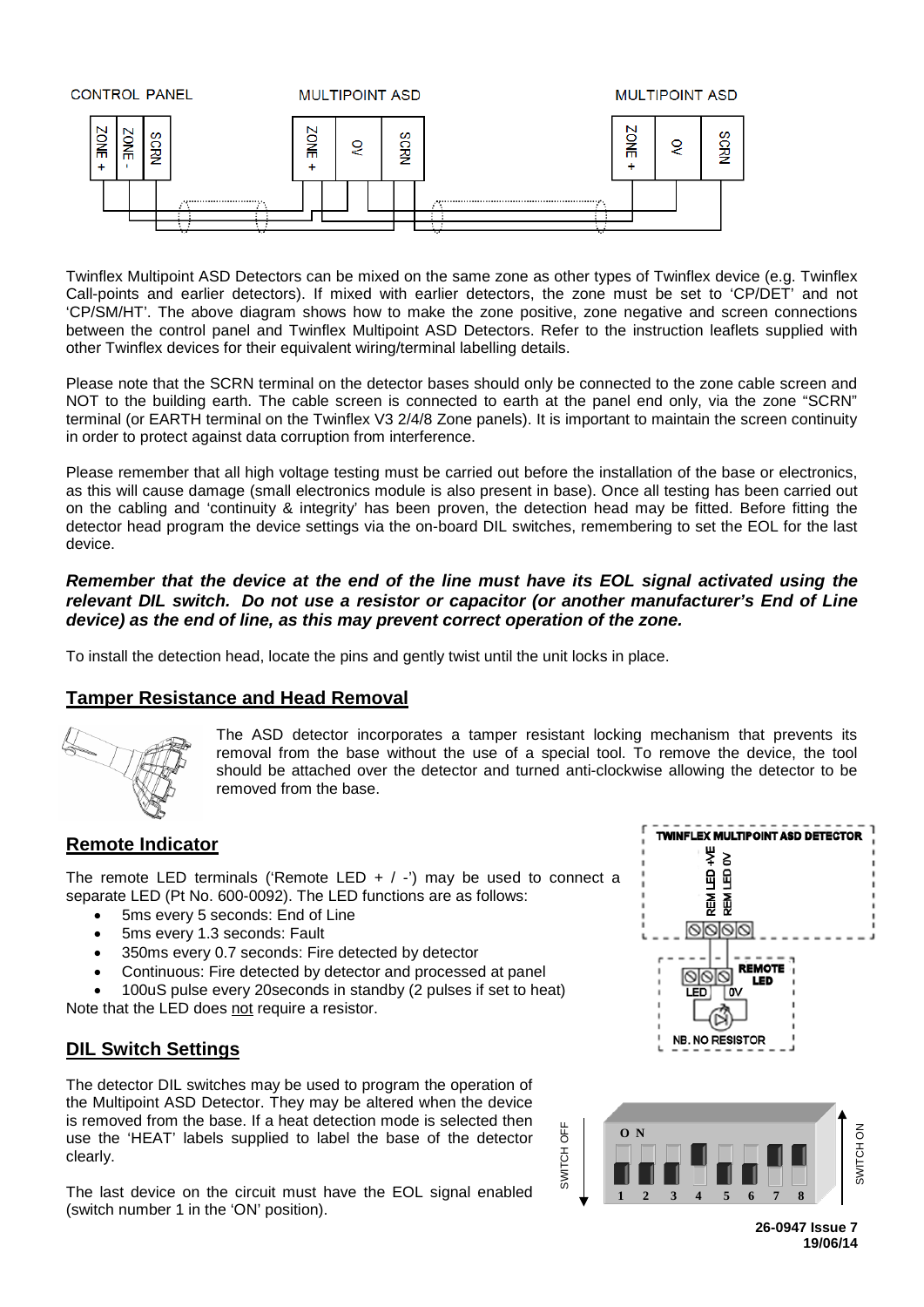|                                          |                                                                                           | <b>DIL SWITCH SETTINGS</b> |              |            |            |            |            |            |            |
|------------------------------------------|-------------------------------------------------------------------------------------------|----------------------------|--------------|------------|------------|------------|------------|------------|------------|
|                                          |                                                                                           |                            | $\mathbf{2}$ | 3          | 4          | 5.         | 6          |            | 8          |
| <b>EOL Signal</b>                        | Disabled (no end of line signal)                                                          | <b>OFF</b>                 |              |            |            |            |            |            |            |
|                                          | Enabled                                                                                   | <b>ON</b>                  |              |            |            |            |            |            |            |
| <b>Detection Mode</b>                    | Disabled (no detection)                                                                   |                            |              | <b>OFF</b> | <b>OFF</b> | <b>OFF</b> |            |            |            |
|                                          | Smoke 1 - Standard optical with high thermal<br>enhancement                               |                            |              | <b>ON</b>  | <b>OFF</b> | <b>OFF</b> |            |            |            |
|                                          | Smoke 2 - Standard optical with normal thermal<br>enhancement                             |                            |              | <b>OFF</b> | <b>ON</b>  | <b>OFF</b> |            |            |            |
|                                          | Smoke 3**- Low sensitivity optical with transient<br>rejection                            |                            |              | <b>ON</b>  | ON         | <b>OFF</b> |            |            |            |
|                                          | Rate of Rise 58°C, general use in normal,<br>Heat $1 -$<br>stable environments (Class A1) |                            |              | <b>ON</b>  | <b>OFF</b> | <b>ON</b>  |            |            |            |
|                                          | Low fixed 58°C, Domestic kitchens etc<br>Heat $2 -$<br>(Class A1)                         |                            |              | <b>OFF</b> | <b>ON</b>  | <b>ON</b>  |            |            |            |
|                                          | Hi Fixed 90°C, Commercial kitchens,<br>Heat $3 -$<br>boiler rooms (Class C)               |                            |              | <b>ON</b>  | <b>ON</b>  | <b>ON</b>  |            |            |            |
|                                          | Smoke 2 / Heat 2 Combined                                                                 |                            |              | <b>OFF</b> | <b>OFF</b> | ON         |            |            |            |
| Logical Link *                           | Logical link disabled                                                                     |                            | <b>OFF</b>   |            |            |            |            |            |            |
|                                          | Logical link enabled                                                                      |                            | ON           |            |            |            |            |            |            |
| <b>Sound Pattern</b>                     | Disabled (no sound)                                                                       |                            |              |            |            |            | <b>OFF</b> | <b>OFF</b> |            |
|                                          | Sound 1 (Continuous tone at 970 Hz)                                                       |                            |              |            |            |            | <b>ON</b>  | <b>OFF</b> |            |
|                                          | Sound 2 (Alternating tone at 800/970 Hz)                                                  |                            |              |            |            |            | <b>OFF</b> | <b>ON</b>  |            |
| Sound 3 (Sweep up tone at 800 to 970 Hz) |                                                                                           |                            |              |            |            |            | ON         | ON         |            |
| Sounder vol                              | Low                                                                                       |                            |              |            |            |            |            |            | <b>OFF</b> |
|                                          | High                                                                                      |                            |              |            |            |            |            |            | <b>ON</b>  |

\* For use with Twinflex Pro & Twinflex V3 Checkpoint Plus Control panels only. The setting will be ignored on older systems without Checkpoint Plus. With Logical Link enabled the sounder in that device only will operate during the Alarm Confirmation period, and with the Logical Link disabled all the sounders in the same zone as the device in alarm will operate during the Alarm Confirmation period. \*\* Not Approved to EN54-7.

## **Power Up**

The Multipoint detector requires approximately one minute on power up to boot up its processor and settle down to normal operation. Do not test the detector during this time. Ensure that the Detector Head is installed when the system is powered up otherwise a fault condition will be present.

## **Head Contamination Warnings**

If a smoke detector becomes dusty, its operation is affected, either making it more prone to false alarms, or in rare cases reducing its sensitivity. The Multipoint LED will flash once approximately every 1.3 seconds. At the control panel (V3 panel), the common 'Fault' LED will flash, the buzzer will sound and the relevant 'Zone Fault' LED will flash at approximately twice the rate of the buzzer. On the Twinflex Pro panel, the common 'Fault' LED will be on, the buzzer will sound and the system indication 'zone LED will flash at approximately twice the rate of the buzzer. The display will indicate FAULT 00x OF 00x & Z0x: Zone description and fault type.

## **Replacing Contaminated Optical Chambers**

The optical chamber within the detector is not user serviceable. When an optical chamber becomes contaminated we recommend replacing the detector. Cleaning an old chamber is not possible with this device as it is a sealed unit. It is essential that the location of the contaminated device is verified using the device LED which will flash once approximately every 1.3 seconds.

## **Beacon Operation (Not EN54-23 Compliant)**

The Multipoint ASD may also incorporate a sounder or beacon (ignore all references to sounders / beacons if your device has no sounder / beacon). If the unit includes a Beacon this consists of a number of high output LEDs mounted beneath a diffusing lens at the lowest part of the detector.

The beacon will start to operate when the device receives a command to activate its sounder, even if the sound pattern is set to **SP0 - Sounder off.** Thus, it is possible for the beacon to provide a discrete warning by setting the sound pattern to SP0.

## **Testing**

We recommend the use of suitable smoke test equipment such as the 'No Climb' SOLO 300 tester or an equivalent product. Due to the fact that the smoke detection modes are all 'thermally enhanced', it may be noticeable that on